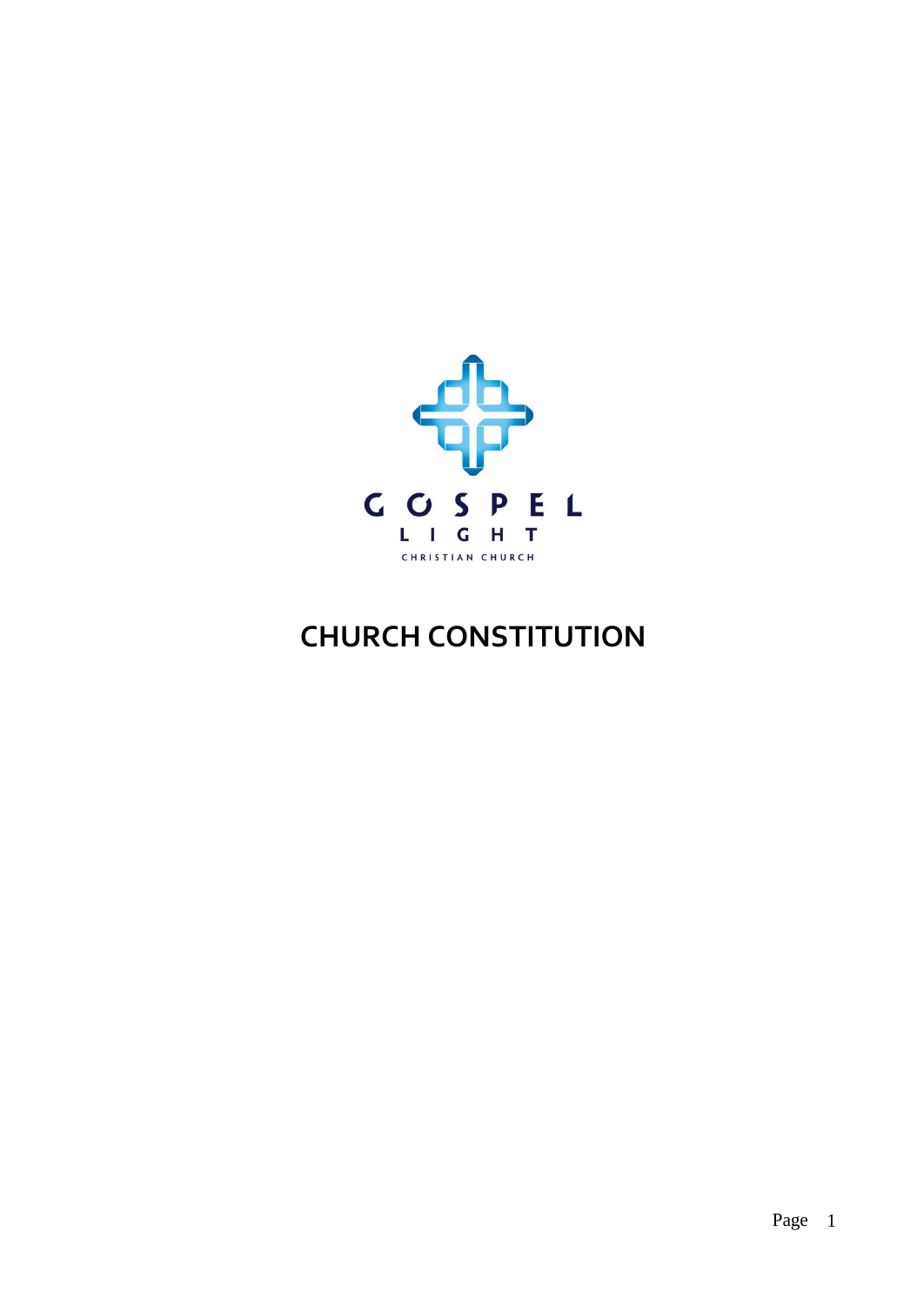# **Church Constitution**

- **Article 1 Name Article 2 Place of Business**
- **Article 3 Objects**
- 
- **Article 4 Doctrine**
- **Article 5 Principle and Practice of Gospel-centred Biblical Separation**
- **Article 6 Principles of Government**
- **Article 7 Main Practices of the Church**
- **Article 8 Membership**
- **Article 9 Branches**
- **Article 10 The Church Government**
- **Article 11 The Church Committee**
- **Article 12 Election to the Church Committee**
- **Article 13 Pastors**
- **Article 14 Elders**
- **Article 15 Deacons**
- **Article 16 Board of Elders**
- **Article 17 Powers and Responsibilities of the Board of Elders**
- **Article 18 Congregational Meetings**
- **Article 19 Finance and Audit**
- **Article 20 Trustees**
- **Article 21 Prohibitions**
- **Article 22 Notice**
- **Article 23 Amendments**
- **Article 24 By-Laws**
- **Article 25 Interpretation**
- **Article 26 Dissolution**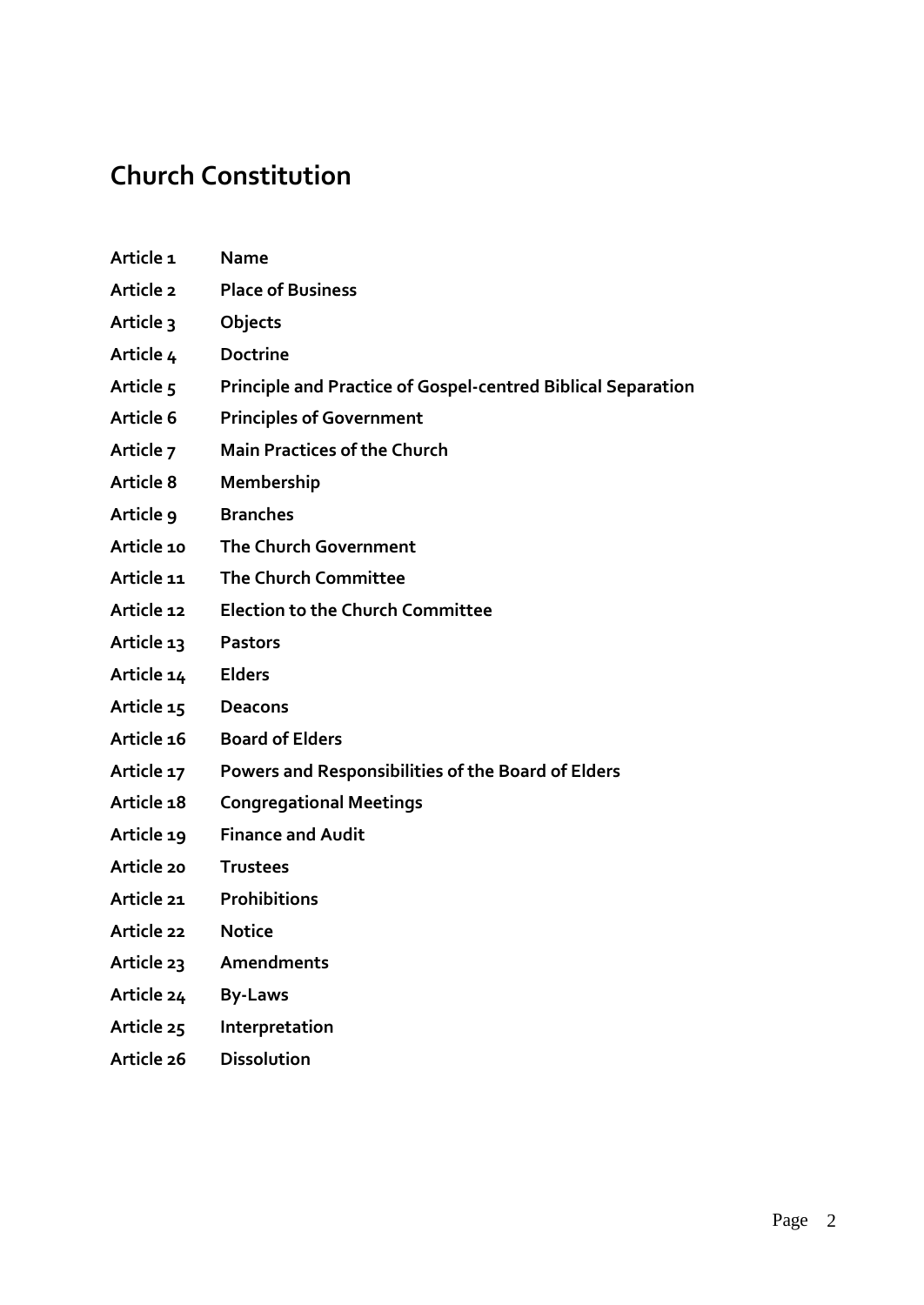#### **Name**

The church shall be known as **GOSPEL LIGHT CHRISTIAN CHURCH** (hereinafter referred to as "the Church").

#### **Article 2**

#### **Place of Business**

The place of business shall be at an address in the Republic of Singapore as decided upon by the Church and approved by the Registrar of Societies from time to time. The Church shall carry out its business only in places and premises which have the prior written approval of the relevant authorities.

# **Article 3**

# **Objects**

- 3.1 To worship God, through the Lord Jesus Christ, according to the Holy Scriptures;
- 3.2 To declare all the counsel of God, according to the Holy Scriptures;
- 3.3 To be a Gospel-centred Bible-believing church proclaiming the message of the Gospel according to the Holy Scriptures, and leading generations into a life-changing relationship with the Lord Jesus Christ.

# **Article 4**

#### **Doctrine**

The Church holds to the great fundamental doctrines of the historic Christian faith, namely:

- 4.1 We believe in the plenary divine inspiration of the Scriptures in the original languages, their consequent inerrancy and infallibility and as the Word of God, the supreme and final authority in faith and life;
- 4.2 We believe in the one true eternal triune God, Father, Son and Holy Spirit;
- 4.3 We believe in the essential deity and the real and proper, but sinless humanity of our Lord Jesus Christ;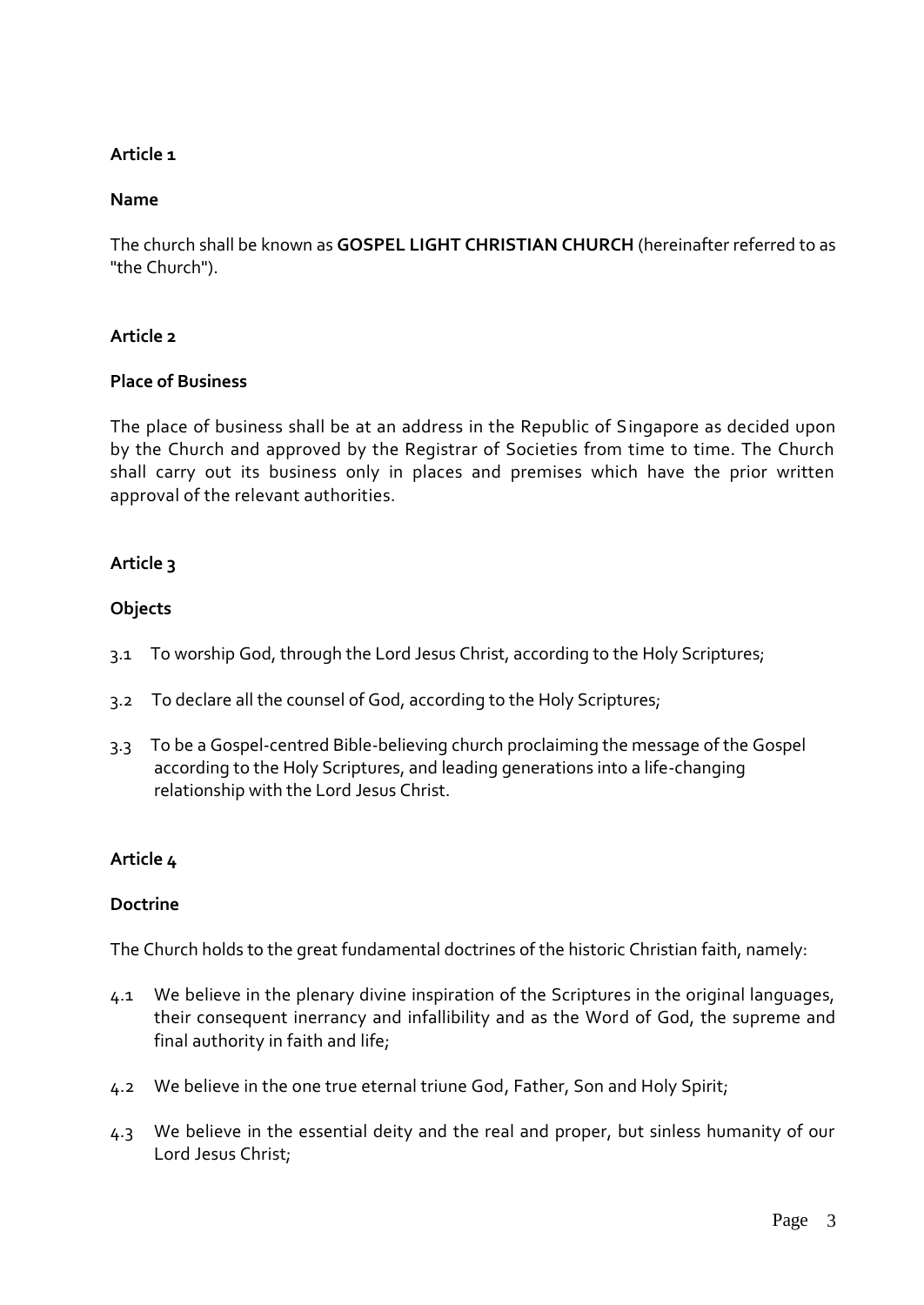- 4.4 We believe that the Lord Jesus Christ, the eternal Son of God, was conceived by the Holy Spirit, born of the virgin Mary, and is true God and true man;
- 4.5 We believe in the Lord Jesus Christ's substitutionary, expiatory death, in that He gave His life "a ransom for many";
- 4.6 We believe in the Lord Jesus Christ's resurrection from the dead in the same body in which He was crucified and the second coming of the same Lord Jesus Christ, bodily, in power and great glory;
- 4.7 We believe that salvation is the effect of the sovereign grace of God in regeneration by the Holy Spirit and the Word, through faith, not of works;
- 4.8 We believe in the everlasting bliss of the saved, and the everlasting suffering of the lost;
- 4.9 We believe in the spiritual unity of all redeemed by the precious blood of the Lord Jesus Christ;
- 4.10 We believe in the necessity of maintaining, according to God's Word the purity of the Church, in doctrine and life; and still believing the Apostles' Creed to be a statement of Scriptural truth, we therefore incorporate in these articles of faith;
- 4.11 We believe that it is unbiblical for a female to hold office as Pastor, Elder or Deacon in the Church.

#### **Principle and Practice of Gospel-centred Biblical Separation**

- 5.1 God's Word clearly teaches that God's people ought to separate from every form of sin and unbelief, both in personal life as well as ecclesiastical association. At the same time, it also commands God's people to engage in the ministry of the Great Commission to faithfully declare the Gospel message to make disciples and to lead generations into a life-changing relationship with the Lord Jesus Christ;
- 5.2 While all true believers are spiritually "one in Christ", being united with one another, and with Christ, the joining together of all and sundry "Christians" and others in ecumenical union is unbiblical and abominable in the sight of God. Yet it is the duty of all Gospelcentred Bible-believing Christians to proclaim the Gospel message to all, including to those who are in ecumenical union;
- 5.3 The Church requires all its members to be Gospel-centred Bible-believing Christians, and in loyalty to God's commands, are therefore to oppose all that is false and contrary to the truth of God's Word even as they discharge their duty under the Great Commission;
- 5.4 The Church requires all its members to faithfully separate themselves from all forms of sin and unbelief, and from any linkage with the Ecumenical Movement. But in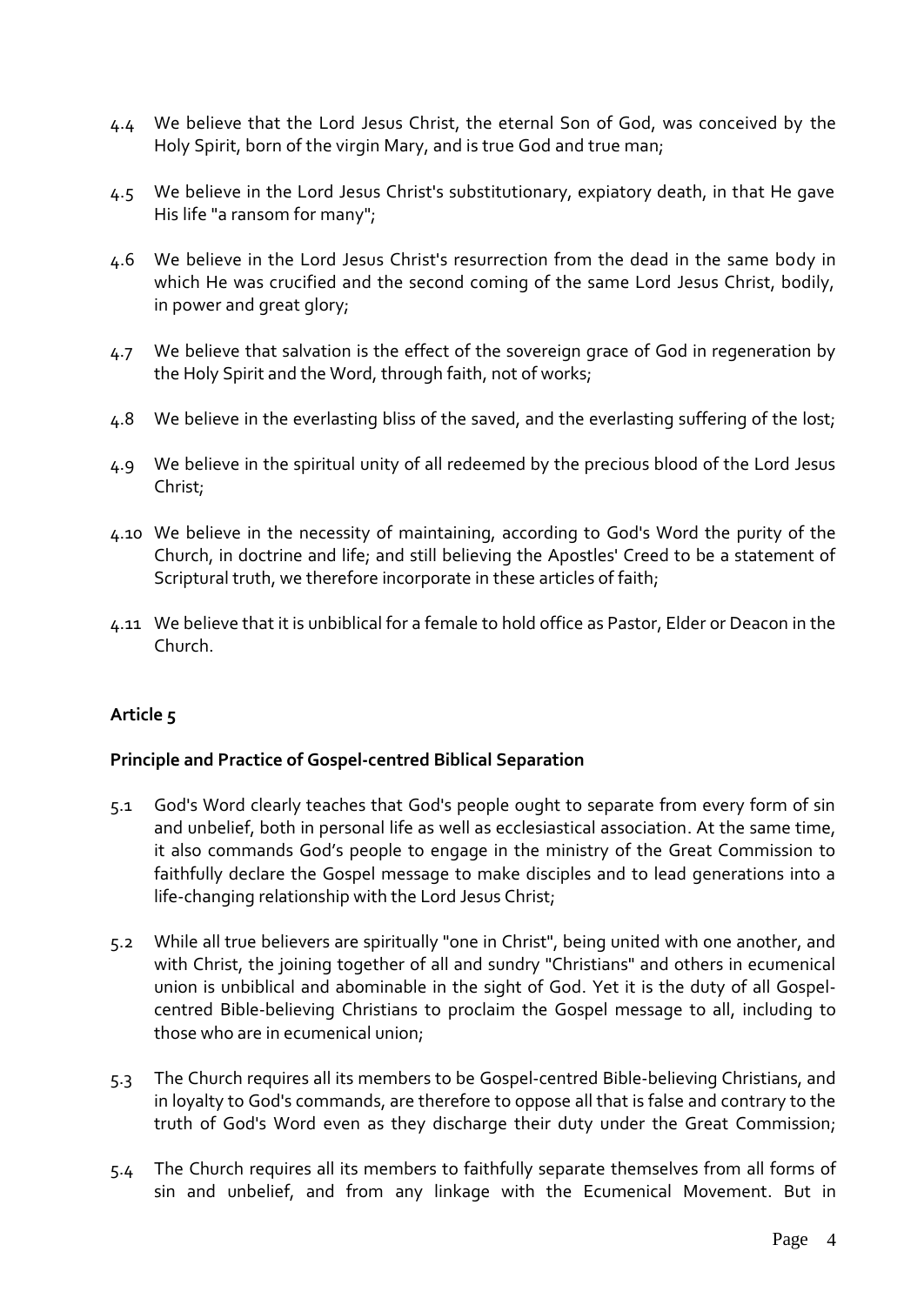accordance with the Great Commission, the Church allows its Ministers to speak when invited to do so by any member of the Ecumenical Movement so long as such invitation does not include a prohibition to preach on any Bible passage, in particular, a prohibition to declare the Gospel according to the Holy Scriptures. Speaking on such occasions should not constitute a linkage by the Church to the Ecumenical Movement;

- 5.5 The Church requires all its members to heed God's commands to His people: not to be unequally yoked together with unbelievers, but to come out and be separate (2 Corinthians 6:14-17); to reprove and rebuke those who reject sound doctrine (2 Timothy 4:2, 3); to have no fellowship with the unfruitful works of darkness (Ephesians 5:11); not to receive or welcome false teachers (2 John 10, 11); to earnestly contend for the faith which was once delivered unto the saints (Jude 1:3); and to preach the Gospel to all, leading generations into a life-changing relationship with the Lord Jesus Christ in obedience to the Great Commission;
- 5.6 The Church requires all its members to endeavour to uphold these principles of Gospelcentred Biblical Separation in love – love for Christ, His Church and those of His people who are unwittingly in unbiblical union and to declare the Gospel to them in like manner.

# **Article 6**

#### **Principles of Government**

The Church in setting forth the form of government which it maintains as being founded upon and agreeable to the Word of God, reiterates, by way of introduction, several cardinal principles which are basic to and regulative of its form of church government.

- 6.1 God has given men everywhere the free will to decide in all matters that concern religion; the rights of private judgement in this regard is universal and inalienable;
- 6.2 Our blessed Saviour, the Lord Jesus Christ, is the Head of the visible Church, which is His body, and for the edification of that visible Church, has appointed officers, not only to preach the Gospel and administer the Ordinances but also to exercise and impose discipline for the preservation both of truth and duty; it is incumbent upon these officers and upon the whole Church, in whose name they act, to censure or cast out the erroneous and scandalous, observing in all cases the rules contained in the Word of God;
- 6.3 The character, qualifications, and authority of church officers are clearly laid down in the Holy Scriptures, as well as the proper method of their investiture and institution;
- 6.4 All church power, whether exercised by the body in general or in the way of representation by delegated authority, is only ministerial and declarative; that is to say, the Holy Scriptures are the only rule of faith and conduct; no church court ought to pretend to make laws to bind the conscience in virtue of its own authority; all its decisions should be founded upon the revealed will of God;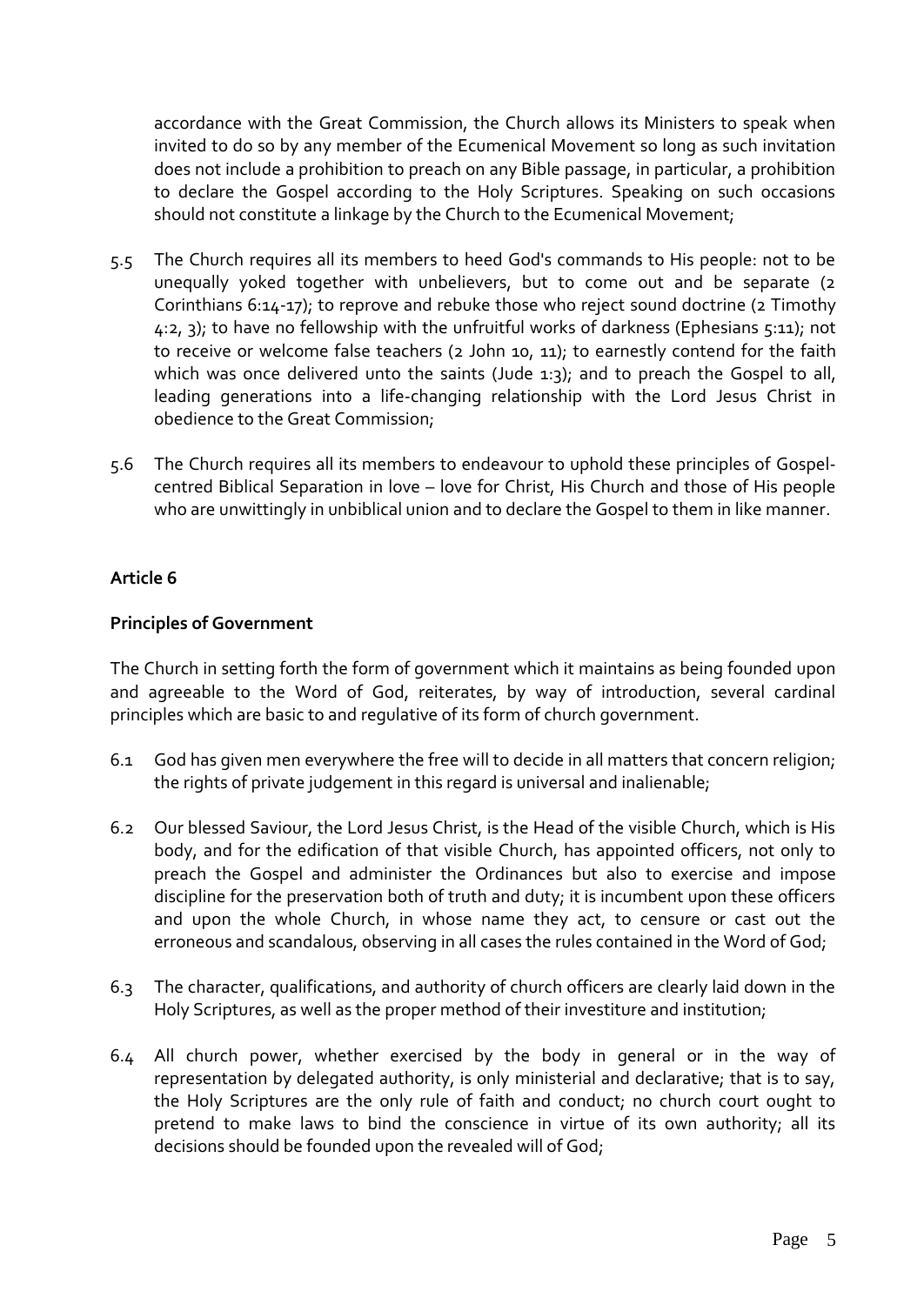6.5 If the preceding Scriptural and rational principles are steadfastly adhered to, the vigour and strictness of its discipline will contribute to the glory and happiness of any church. Since ecclesiastical discipline must be purely moral or spiritual in its object and not accompanied by any civil effects, it can derive no force whatever but from its own justice, the approbation of an impartial public, and the countenance and blessing of the great Head of the Church universal.

# **Article 7**

#### **Main Practices of the Church**

- 7.1 BAPTISM: The observance of the baptism of believers is by immersion in water on personal confession of faith in the Lord Jesus Christ. However, in exceptional circumstances strictly on medical grounds, the Board of Elders may allow baptism by sprinkling or pouring of water.
- 7.2 THE LORD'S SUPPER: The remembrance of the Lord's death through the Lord's Supper shall be observed regularly, and all baptised believers (and all believers who are yet unbaptised due to reasons beyond their control) whose conduct is consistent with their confession of their faith shall be received at the Lord's Table.
- 7.3 WORSHIP: All members shall meet regularly for the public worship of God the Father, the Son and the Holy Spirit and shall maintain family and personal devotions.
- 7.4 CHRISTIAN EDUCATION: The Church shall conduct a Christian education programme to build up the members on the most holy faith through Sunday School, Bible study classes, Bible study groups, Catechism classes, Christian publications, Gospel tracts and such other similar measures as the Board of Elders may decide.
- 7.5 FELLOWSHIP AND DISCIPLESHIP: Members shall participate in fellowship, prayer and instruction with other believers and in the exercise of spiritual gifts for the edification of the Church.
- 7.6 EVANGELISM & MISSIONS: The Church in obedience to the Lord Jesus Christ, both as individual and collective witnesses, shall proclaim the Gospel to their families, neighbours, colleagues, friends, the nation as well as the regions beyond.
- 7.7 STEWARDSHIP: Every member shall have the responsibility and privilege to contribute his or her gifts, talents, time and resources to the work of God and the extension of His kingdom, such contributions to be made willingly without compulsion, regularly and generously according to his or her ability as God enables.
- 7.8 WEDDINGS: The solemnisation of marriages shall be between born-again believers only.
- 7.9 FUNERALS: The normal practice of the Church is to bury the dead. However the Church does not prohibit the cremation of the dead. Christian funeral is to be conducted only for born-again believers but the Church does not prohibit its Ministers from declaring the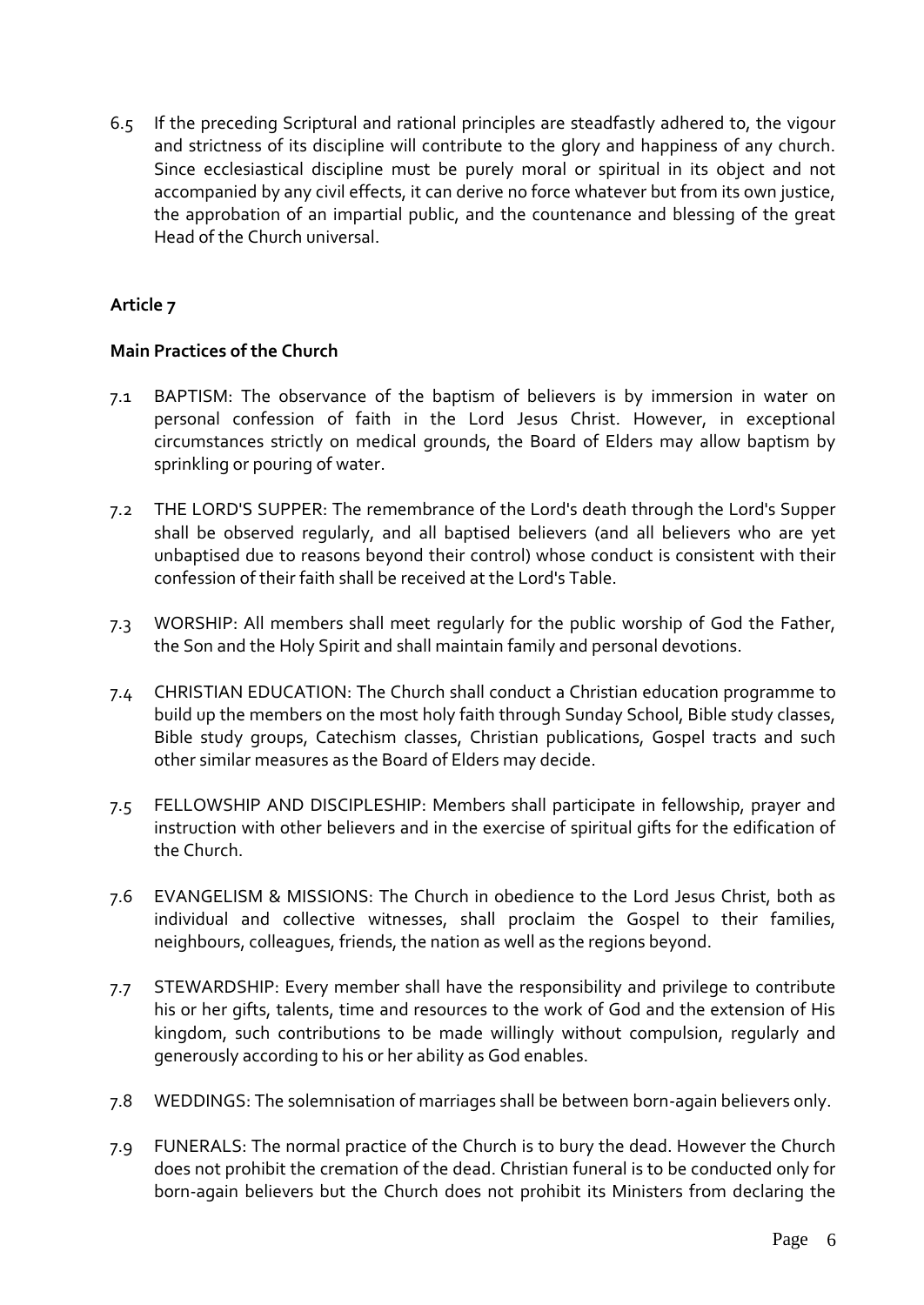message of the Gospel of the Lord Jesus Christ at funerals of non-believers if such an invitation is extended by members of the bereaved family to do so.

# **Article 8**

#### **Membership**

All members are expected to strive conscientiously to live according to the light given to them by the Holy Spirit through God's Word, and to support wholeheartedly the services and activities of the Church. Membership of the Church shall be of two categories:

- 8.1 Ordinary Members Persons above 21 years of age who can satisfy the Board of Elders as to their Christian faith, knowledge, and manner of life and who have been baptised in the Church or transferred from another Bible-believing Church shall be Ordinary Members;
- 8.2 No Ordinary Member shall be a member of another church;
- 8.3 Associate Members Persons who are in the process of qualifying for Ordinary Members status;
- 8.4 Only Ordinary Members have voting rights at all Congregational Meetings; Associate Members have no voting rights;
- 8.5 Those below twenty-one years of age shall not be accepted as members without their parent's written consent.
- 8.6 A person who is a born-again Bible-believing Christian in full agreement with the Objects (Article 3), Doctrine (Article 4), and the Principle and Practice of Gospel-centred Biblical Separation (Article 5) and who wants to join the Church should submit his or her name to the Board of Elders. Admission of members shall be by election of the Board of Elders. Upon the election of a candidate, the Board of Elders shall give the candidate notice thereof, together with a copy of the Constitution of the Church. The successful candidate shall be required to sign the Register of Members of the Church and upon such signature, shall forthwith be admitted into the appropriate category of membership of the Church and be entitled to all the benefits and privileges of such membership and be bound by the rules of this Constitution.
- 8.7 Any member may resign his or her membership on giving not less than four weeks' notice in writing to the Board of Elders to this effect; such resignation to be effective as of the first day following four weeks after the notice is given. Notwithstanding this, and in lieu of written notice, a member shall be deemed to have resigned if he or she shall be absent from worship services of the Church without good reasons acceptable to the Board of Elders for a continuous period of twelve consecutive weeks.
- 8.8 The Board of Elders shall have the power to admonish, rebuke, suspend, depose or excommunicate any member whose conduct, in its opinion, shall be found to be unbecoming of a member or by such member's act or omission, is likely to hinder the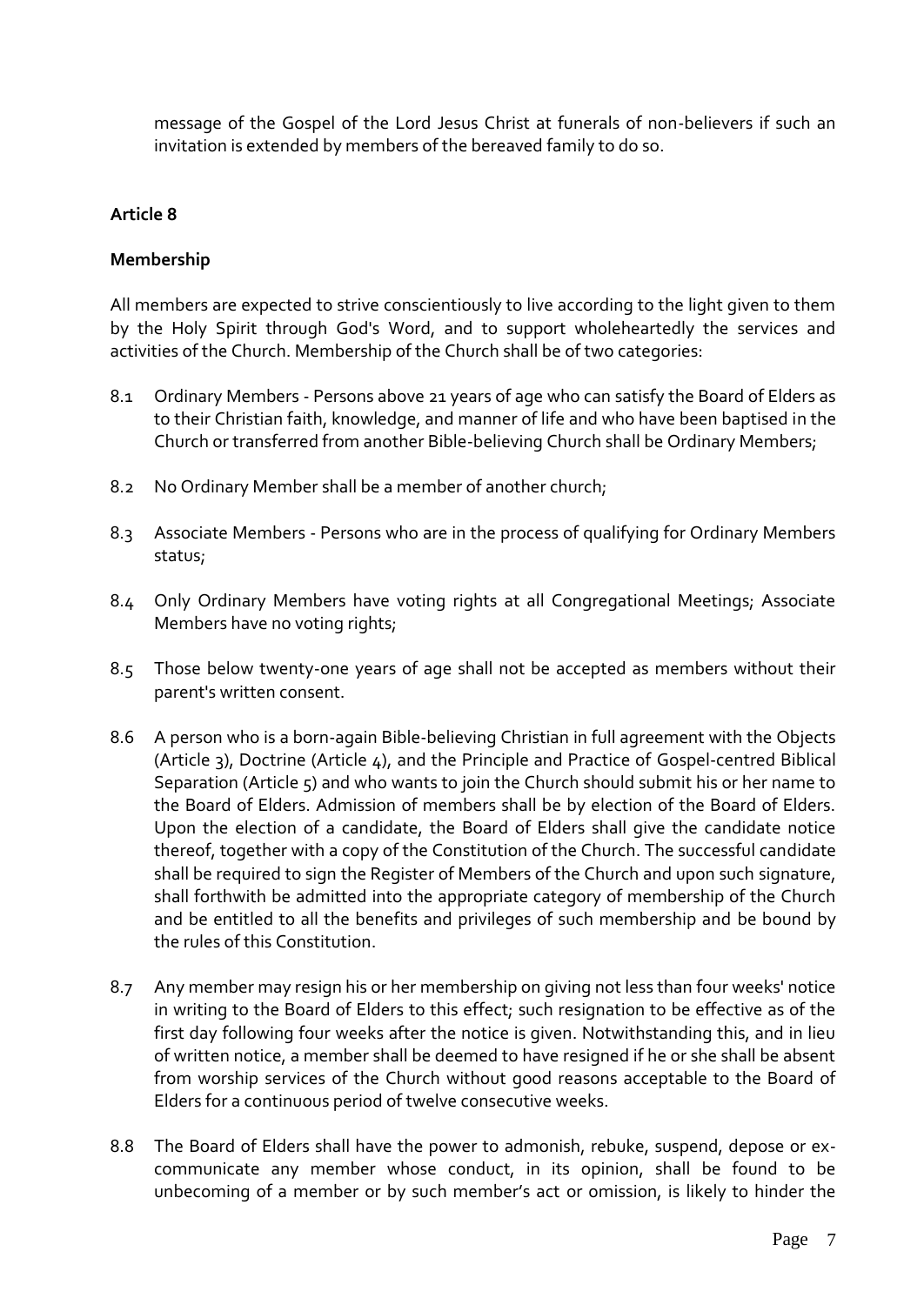witness of the Church or render it of ill repute. Before a member is ex-communicated, the Board of Elders shall inform that member of the complaints made against him or her. No member shall be ex-communicated without first having an opportunity of appearing before the Board of Elders and answering complaints made against him or her nor unless the Board of Elders then present vote in favour of the ex-communication.

8.9 Any person excommunicated in accordance with the rules of this Constitution or otherwise ceasing to be a member of the Church shall forfeit all rights to and claims upon (if any) the Church and its property and funds.

# **Article 9**

# **Branches**

- 9.1 The Church may establish branches subject to the approval of the Registrar of Societies.
- 9.2 Such branches shall be under the control of the Church and be identified as a branch of the Church and shall function in accordance with the provisions of this Constitution and the rules made thereunder.

# **Article 10**

#### **The Church Government**

- 10.1 The government, administration, and discipline of the Church shall be based upon the Holy Scriptures and in accordance with the provisions of this Constitution.
- 10.2 The spiritual oversight of the Church in matters of doctrine, principles of government, church elections, admission and discipline of members shall be the specific responsibilities of the Board of Elders. In order to provide effective spiritual oversight of the Church, the Board of Elders shall be responsible for the appointment and the supervision of all pastors and heads of departments reporting directly to the Board of Elders or the senior pastor (if there is a senior pastor), including defining their job scope, performance monitoring and evaluation of these, and their remuneration.
- 10.3 The administrative oversight of the Church shall be the specific responsibilities of the Church Committee. For the avoidance of doubt, administrative oversight excludes spiritual oversight as defined in Article 10.2. The Church Committee may consult with the Board of Elders on any matter pertaining to administration.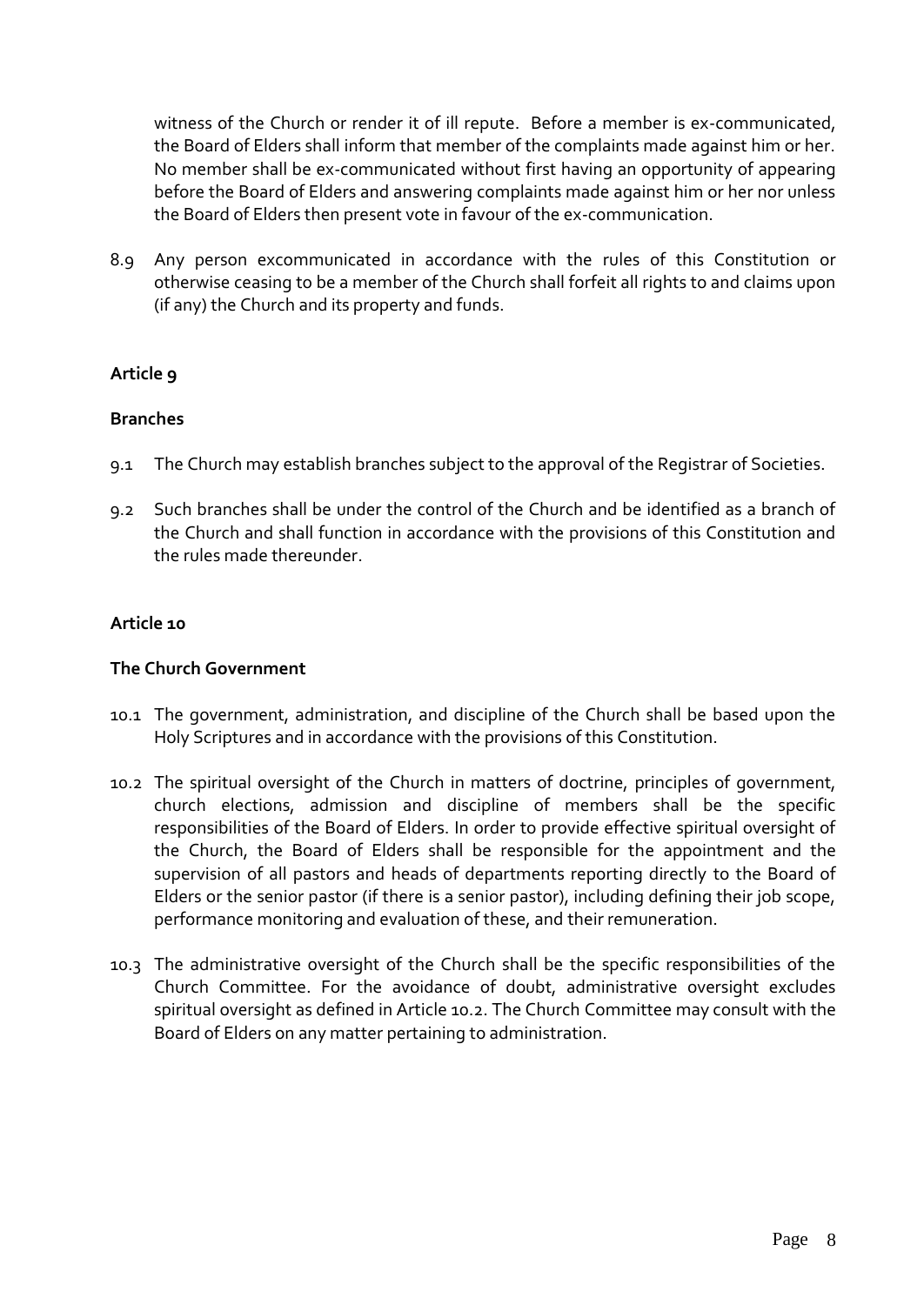#### **The Church Committee**

- 11.1 The Church Committee shall consist of the Chairman, Vice-Chairman, Secretary, Assistant Secretary, Treasurer, and Assistant Treasurer.
- 11.2 The Church Committee shall be elected at the Annual Congregational Meeting. Any member of the Church Committee who is unable to be present at a meeting for valid reasons (e.g. not in Singapore, illness, etc.) can participate in such a meeting via telephonic or video conferencing and such participant shall be included in the determination of the quorum.
- 11.3 All candidates for election to the Church Committee shall be Ordinary Members in good standing of the Church who satisfy the requirements of Article 12 of this Constitution. Additionally, the Chairman shall be elected only from among members of the Board of Elders.
- 11.4 The Chairman shall be the chairman of the meetings of the Church Committee, except for prudential reasons, when the Board of Elders shall appoint one of its Elders as chairman of a particular meeting.
- 11.5 Unless with the prior approval in writing of the Registrar or an Assistant Registrar of Societies, all the Church Committee members, shall be either Singapore Citizens or Singapore Permanent Residents.
- 11.6 Any member of the Church Committee absenting himself or herself from three meetings consecutively without satisfactory explanations shall be deemed to have withdrawn from the Church Committee; a successor who is an Ordinary Member in good standing may be co-opted by the Church Committee upon the recommendation or approval of the Board of Elders to fill any vacancy arising either from such deemed withdrawal or from any other reasons and such successor shall serve until the next Annual Congregational Meeting.
- 11.7 Changes in the Church Committee shall be notified to the Registrar of Societies and the Commissioner of Charities within two weeks of the change.
- 11.8 In addition to Articles 11.15 and 19.3, the Church Committee shall define the duties and responsibilities of office-bearers as it may think fit.
- 11.9 The Church Committee may delegate specific powers to any one of its members and appoint such committees as it deems fit and to make such rules and standing orders to regulate the duties and powers of such persons or committees.
- 11.10 Subject to Article 12 of the Constitution, the Church Committee may co-opt members of the Church to serve on any committee.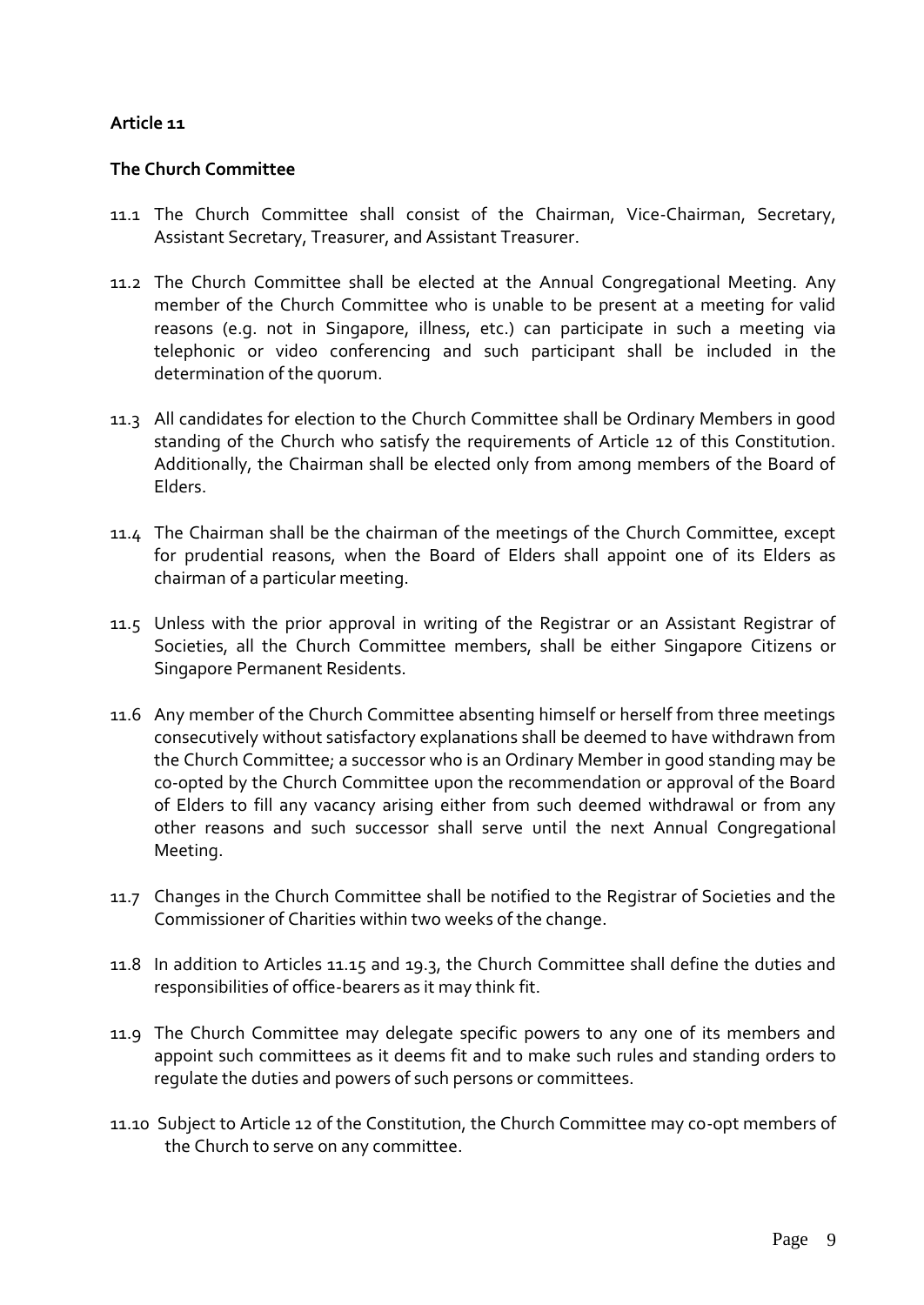- 11.11 The Church Committee shall meet once in every three months or when necessary at such place and time as the Church Committee may determine by giving five days' notice to Committee Members. Meetings may be convened by the Chairman, or in the absence of the Chairman, by the Vice-Chairman. Such meeting shall also be convened at the joint request of any two members of the Church Committee by giving five days' notice.
- 11.12 At least half of the Church Committee Members shall constitute a quorum for the Church Committee meeting. Any member who is unable to be present at a meeting for valid reasons (e.g. not in Singapore, illness, etc.) can participate in such a meeting via telephonic or video conferencing and such participant shall be included in the determination of the quorum.
- 11.13 Decisions of the Church Committee shall be by a simple majority. The Chairman shall have a casting vote in the case of equality of votes.
- 11.14 The Church Committee shall at the Annual Congregational Meeting of the Church present the previous financial year's accounts duly audited either internally or externally.
- 11.15 The Church Committee, through the Secretary, shall keep all records, except financial, of the Church and be responsible for their correctness. The Church Committee shall also be responsible for keeping the following registers:

Register of Members: An up-to-date Register of Members with full particulars of name, address, date and place of birth, baptism, transfer, resignation, marriage, death or dismissal

Minutes Book: A Minutes Book to record the minutes of the Church Committee and of the Congregational Meetings.

- 11.16 The duty of the Church Committee is to organise and supervise the daily activities of the Church (including administrative matters other than those matters relating to Article 10.2), and arranging the supervision thereof and to make decisions on matters affecting its running when the Congregational meeting is not sitting. It may not act contrary to the expressed wishes of the Congregational Meeting without prior reference to it and always remain subordinate to the Congregational Meeting.
- 11.17 Whenever a member of the Church Committee or a person connected with a member of the Church Committee has a personal interest in a matter to be discussed at a meeting, the member of the Church Committee or connected person must:
	- a) Declare an interest before the discussion on the matter begins;
	- b) Withdraw from the meeting for that item and not to participate in the discussions;
	- c) Not to be counted in the quorum during that part of the meeting; and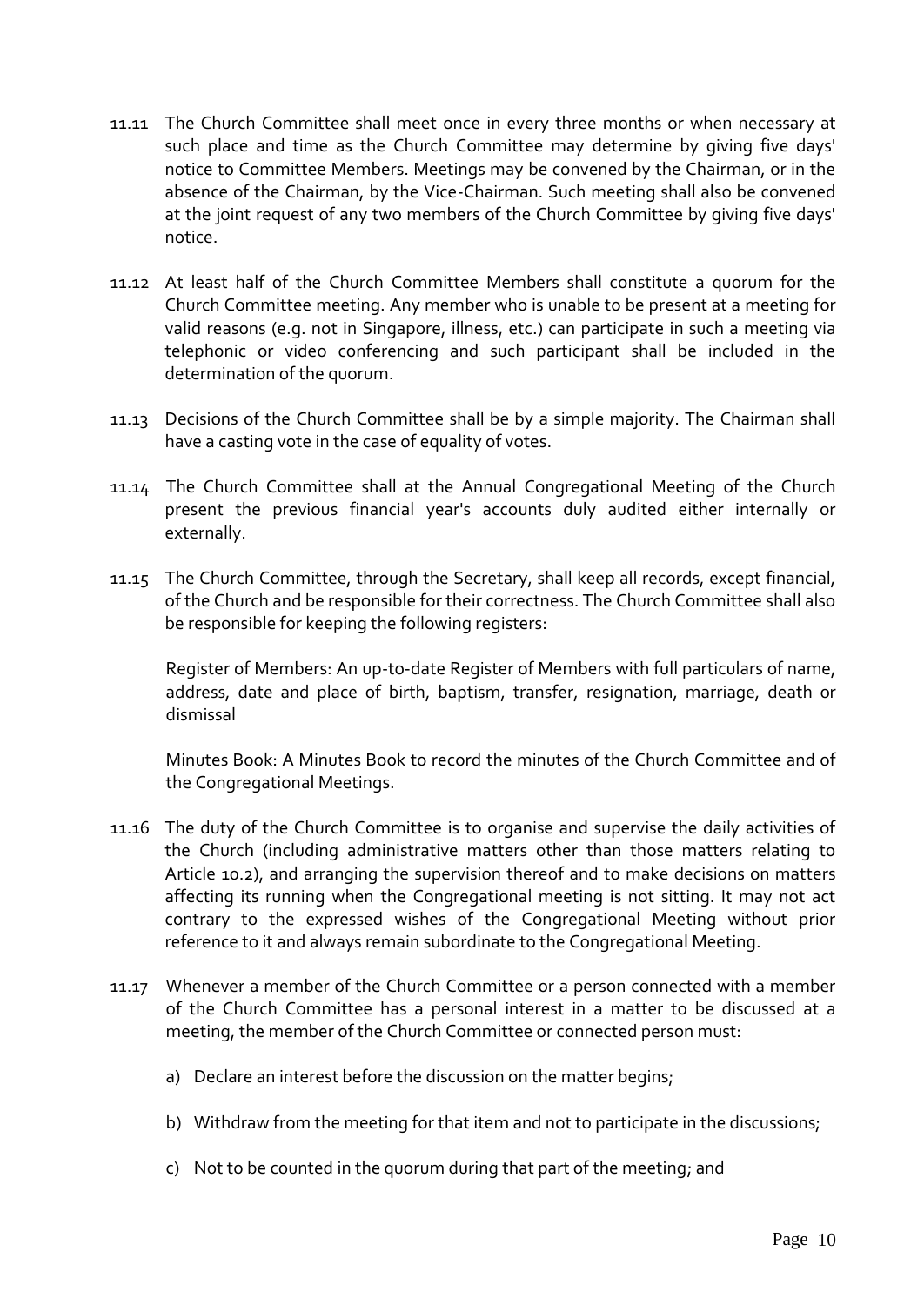d) Withdraw during the vote and have no vote on the matter.

For the purposes of the above clause, a person is connected with a member of the Church Committee if that person is a member's child, sibling, parent, spouse, spouse's parent, spouse's sibling, grandparent or grandchild.

The discussion and final decisions on the matter should be documented in the minutes of the meeting.

# **Article 12**

# **Election to the Church Committee**

- 12.1 Candidates for election or appointment to the Church Committee shall fulfil the following conditions:
	- (a) Demonstrate beyond reasonable doubt, and over a sufficient length of time, that they are faithful and mature members of the Church and faithfully devote themselves to personal prayer and study of the Word;
	- (b) Attend public worship and prayer meetings of the Church regularly unless prevented from doing so for valid reasons;
	- (c) Make a careful study of the Constitution, in particular the Objects, Doctrine, and the Principle and Practice of Gospel-centred Biblical Separation and fully accept it;
	- (d) Be willing to participate wholeheartedly in the ministry of the Church, with the pastors, and to devote time, talents and resources in such ministry which shall include serving in the various departments of the Church.
- 12.2 Proposals for election to the Church Committee shall be carefully screened by the Board of Elders to ensure that only those with the essential qualifications and who are in full agreement with the doctrinal stand of the Church, in particular with its Objects, Doctrine, and Principle and Practice of Gospel-centred Biblical Separation, are considered for nomination and election to the Church Committee.

# **Article 13**

#### **Pastors**

13.1 The Board of Elders may create different categories of pastoral office or abolish them as deemed necessary. Pastors shall be appointed by the Board of Elders until such time that their resignation is accepted by the Board of Elders, or they are removed from their pastoral office by the Board of Elders. Additionally the Board of Elders may designate one of the pastors the Senior Pastor and define the duties, responsibilities and powers of that position.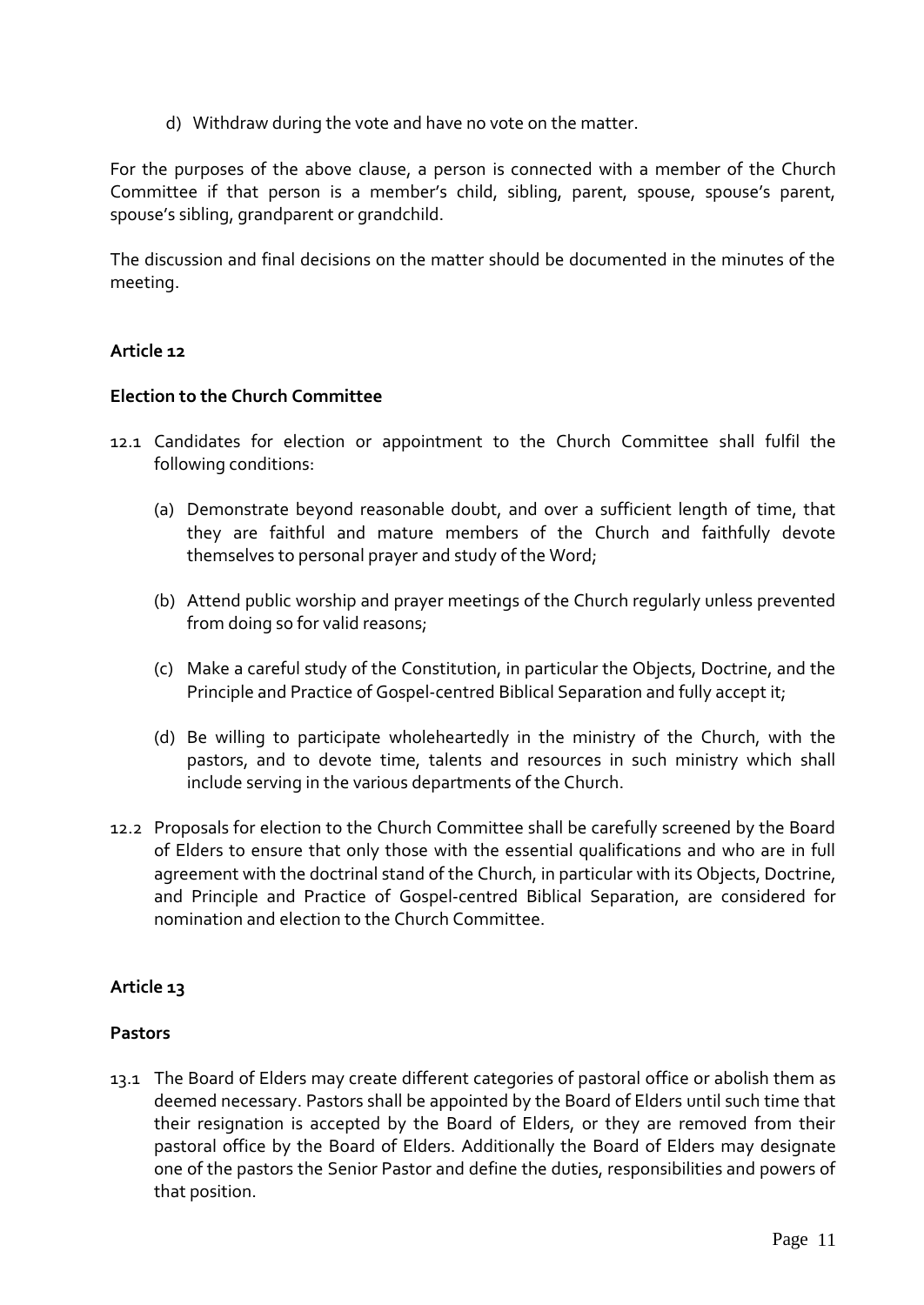- 13.2 All Pastors (including the Senior Pastor if any), shall be subject to the discipline of the Board of Elders.
- 13.3 All Pastors shall possess the spiritual qualifications as set forth in the Holy Scriptures (1 Timothy 3, Titus 1 and 1 Peter  $5$ ) and shall additionally have met the requirements of Article 12.1 of this Constitution. Pastors in charge of the various congregations shall have the general oversight of the spiritual life, regular service, and ministration of the Ordinances of the Church.
- 13.4 Pastors designated by the Board of Elders shall be the ex-officio members of the Church Committee.
- 13.5 No female member shall hold any pastoral office in the Church.

#### **Elders**

- 14.1 Any candidate for appointment to the office of an Elder shall satisfy the various requirements listed in  $1$  Timothy 3, Titus  $1$  and I Peter  $5$  and in Article 12.1 of this Constitution. His appointment shall be by the Board of Elders.
- 14.2 An Elder, once ordained, shall not be divested of his status as Elder of the Church for so long as he remains faithful to the Word of God. However the Board of Elders may, at its sole discretion, accept the resignation of an Elder for valid reason(s). Such resignation notice has to be in writing addressed to the Board of Elders.
- 14.3 An Elder shall endeavour by God's grace to serve in full conformity with the standards set forth in the Word of God (1 Timothy 3:2-7 and Titus 1:6-9), in the government and discipline of the Church, visiting the sick and sorrowing members, investigating delinquents and endeavouring to remedy any spiritual weakness in the lives of members.
- 14.4 Elders shall be subject to the discipline of the Board of Elders.
- 14.5 An Elder may administer the Ordinances.
- 14.6 No female member shall be ordained as an Elder of the Church.

# **Article 15**

#### **Deacons**

15.1 All Deacons shall be appointed by the Board of Elders. The candidates shall meet with the requirements of Article 12. 1 of this Constitution and shall have attained 21 years of age at the time of appointment and shall have been Ordinary Members of the Church in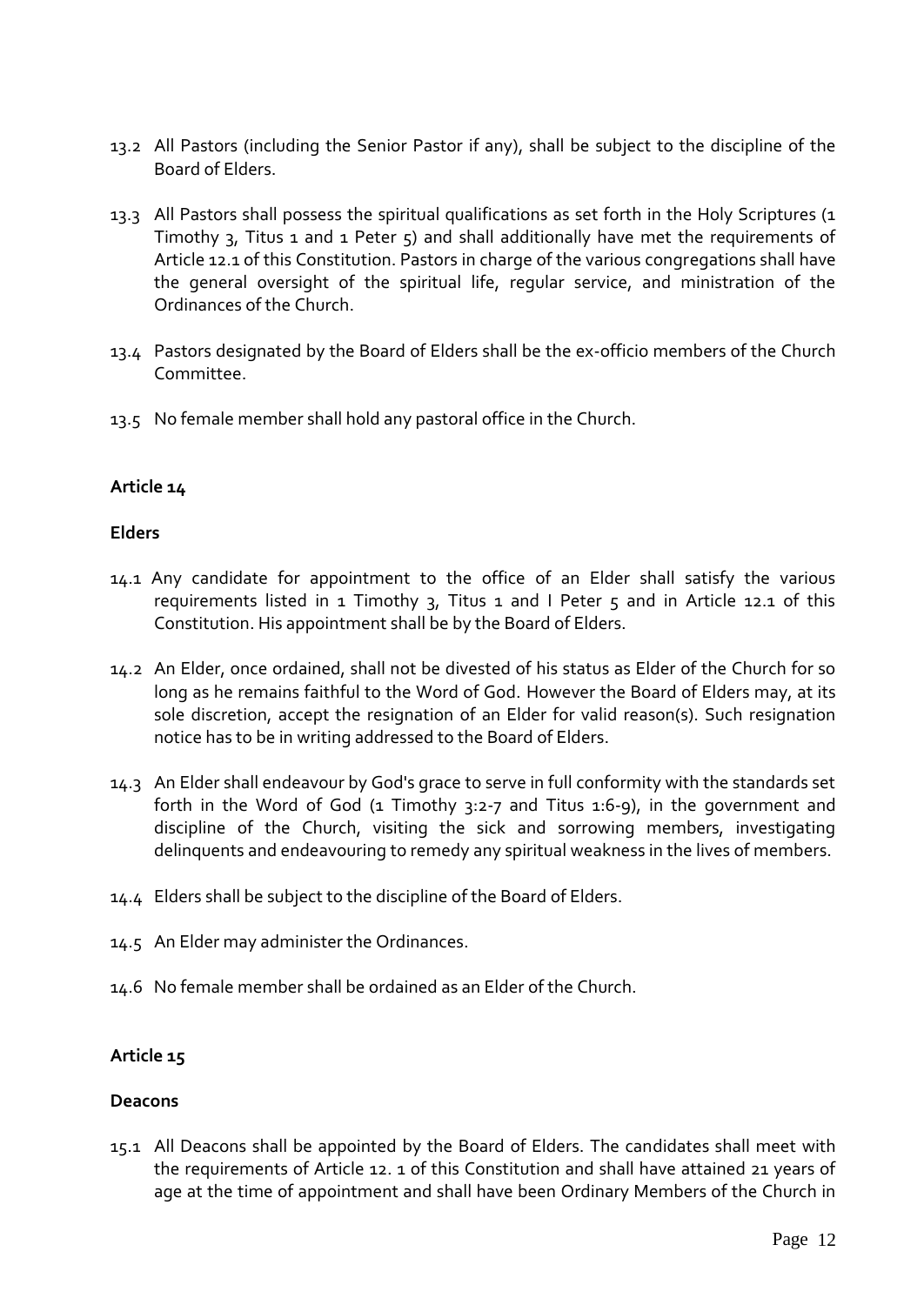good standing for at least 5 years, save that the Board of Elders may in its absolute discretion, shorten the qualifying period.

- 15.2 A Deacon shall serve in that capacity for three years and is eligible thereafter for reappointment.
- 15.3 Deacons shall endeavour by God's grace to serve in full conformity with the standards set forth in the Word of God (I Timothy 3:8-13).
- 15.4 Deacons may assist in the ministration of the Ordinances.
- 15.5 Deacons shall be subject to the discipline of the Board of Elders.
- 15.6 No female member shall hold the office of a Deacon of the Church.
- 15.7 A Deacon may notify the Board of Elders of his intention to resign and such resignation in writing may be accepted by the Board of Elders if there are valid reasons involved.

# **Article 16**

#### **Board of Elders**

- 16.1 The Board of Elders shall consist only of Pastors and Elders. The first members of the Board of Elders shall be elected at the Congregational Meeting. Subsequent members shall be elected by the Board of Elders.
- 16.2 The Chairman shall be elected by and from among the members of the Board of Elders. In his absence, or when deemed prudent, one of the members of the Board of Elders shall act as Chairman.
- 16.3 The Board of Elders may invite anyone as it deems necessary to take part in any meeting of the Board of Elders without voting right.
- 16.4 The Board of Elders shall meet when necessary. The quorum shall be half of the members in the Board. Any member of the Board who is unable to attend a meeting for valid reasons (e.g. not in Singapore, illness, etc.) can participate in such a meeting via telephonic or video conferencing, and such participant shall be included in determining the quorum. Decisions taken at Board of Elders meetings shall be by a majority vote, and in the event of a tie, the Chairman shall have a casting vote.
- 16.5 The decisions of the Board of Elders shall be final and binding on all members of the Church.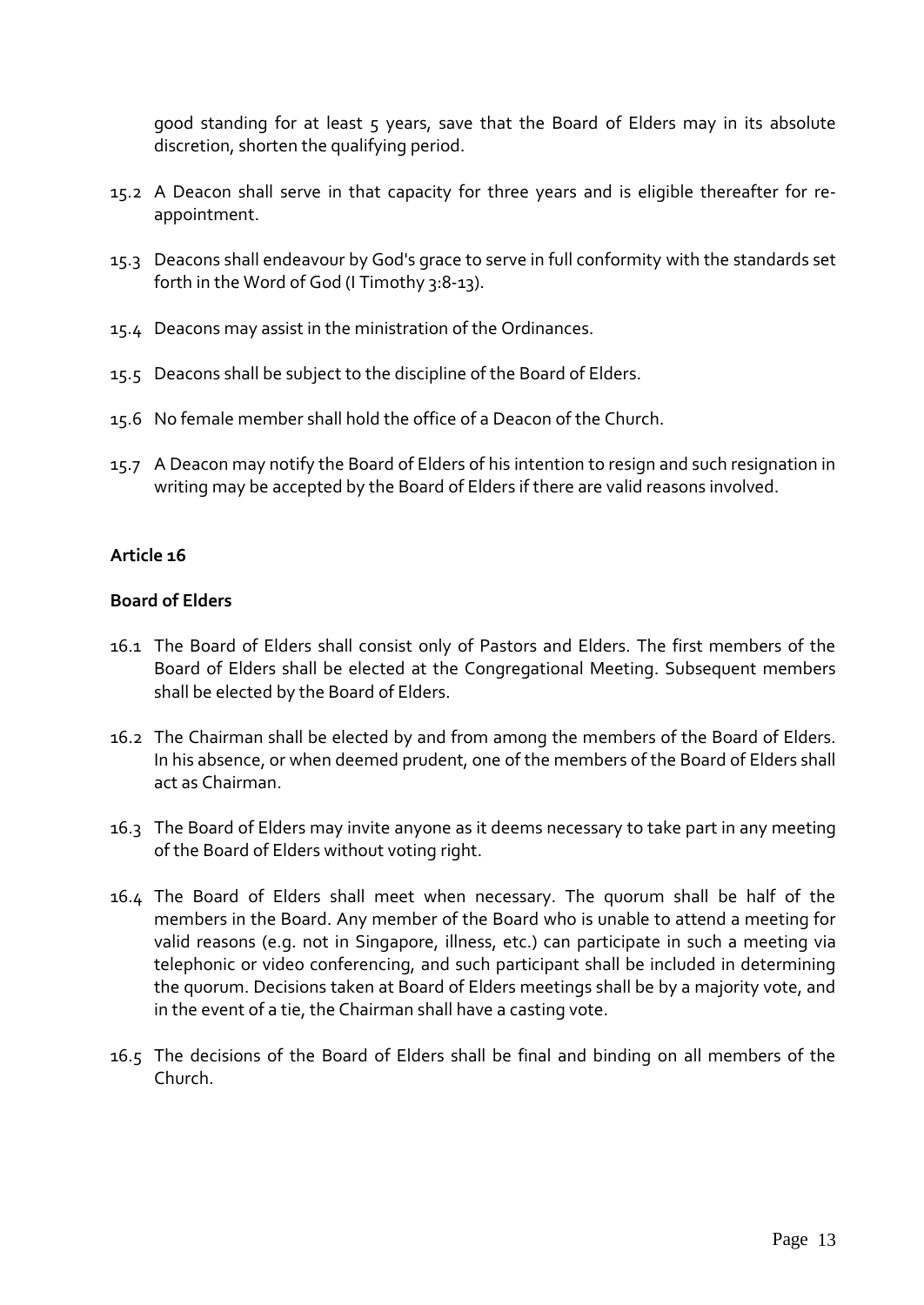#### **Powers and Responsibilities of the Board of Elders**

Subject to Article 10 of this Constitution, the Board of Elders shall:

- 17.1 be responsible for the spiritual welfare and ministry of the Church. In this connection the Board of Elders shall remove any Pastor (including any Senior Pastor), Elder or Deacon from office should any of them, by his conduct and action, prove to be an apostate or otherwise be against the Word of God or acting contrary to the interest and/or the Constitution of the Church;
- 17.2 supervise all public worship and preaching services, the ministration of the Ordinances, Bible Classes, Prayer Meetings, Special Meetings, and all similar efforts aimed at reaching the lost for Christ and at building up Christians in the faith;
- 17.3 screen and admit members into the Church;
- 17.4 appoint Deacons;
- 17.5 exercise discipline in the Church according to the Word of God;
- 17.6 enquire into the knowledge and Christian conduct of the members of the Church;
- 17.7 call before them offenders with witness or witnesses from within or without the congregation;
- 17.8 admonish and rebuke those who are found to deserve censure, suspend or exclude offenders from the Lord's Supper and excommunicate members if necessary;
- 17.9 determine by itself or when it deems necessary, in consultation with the Pastors all matters concerning the religious services and spiritual life of the Church and the suitability of candidates for election to the Church Committee;
- 17.10 if so desirable, delegate specific powers to any one of its members and appoint such committees as it deems fit and to make such rules and standing orders to regulate the duties and powers of such persons or committees;
- 17.11 create a Missions board under a Missions Director reporting to the Board of Elders to oversee the development of overseas missional activities in the Church. The Board of Elders shall formulate the duties and powers of the Missions Board whose members shall be appointed from among the Board of Elders to hold office until they are subsequently removed, or when their resignation is accepted by the Board of Elders. Decisions at any meeting of the Missions Board shall be by a majority vote, with the Missions Director having a casting vote in the event of a tie.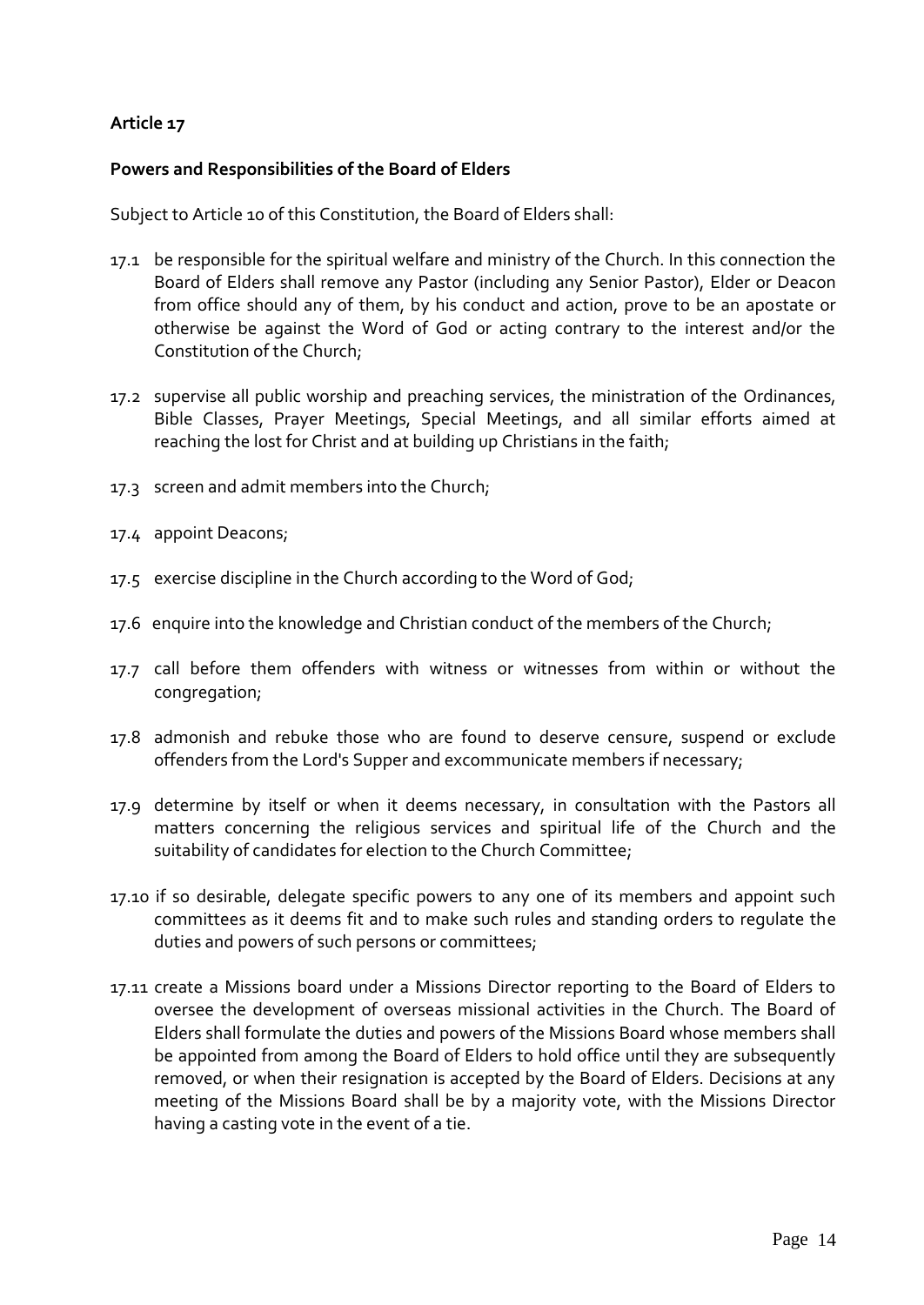#### **Congregational Meetings**

- 18.1 Any Congregational Meeting of the Church may be constituted as a general meeting for the transaction of business, provided announcement of the said Meeting has been given from the pulpit at two regular worship services on the two preceding Lord's Days or by two weeks' written notice to the members.
- 18.2 Congregational Meetings shall open with Scripture reading and prayer and close with prayer.
- 18.3 Congregational Meetings shall be of two kinds; namely, Annual Congregational Meeting and Extraordinary Congregational Meeting, as follows:
	- (a) The Annual Congregational Meeting for the transaction of business pertaining to the Church shall be held in the month of March.
	- (b) At such Meeting the Pastor designated by the Board of Elders shall be the Chairman and he shall report on the spiritual and temporal conditions of the congregation and announce plans for the coming year.
	- (c) Items of business shall include acceptance of the previous financial year's accounts and report of the Church Committee, the election of office bearers for the Church Committee and internal Auditors for the coming year, and any other matters on the agenda.
	- (d) At the Annual Congregation Meeting, Ordinary Members in good standing shall elect a Chairman from among the Elders, and a Vice Chairman, a Secretary, an Assistant Secretary, a Treasurer and an Assistant Treasurer from among Ordinary Members in good standing of the Church. All candidates for election to the Church Committee shall be subject to Article 12 of this Constitution. Names of candidates for the above offices who have been approved by the Board of Elders shall be proposed and seconded at the Annual Congregational Meeting and election will follow on a majority vote of the Ordinary Members in good standing present at the Meeting. All members may be re-elected year after year except that the Treasurer and the Assistant Treasurer shall not hold the same or related office for more than four consecutive years. Further reappointment to the post of Treasurer and Assistant Treasurer may be allowed after a lapse of at least one year.
	- (e) An Extraordinary Congregational Meeting for the transaction of particular business pertaining to the Church may be held at any time upon due notice being given.
	- (f) Only such business as is specifically mentioned in the call may be considered at such a meeting. Any member who wishes to place an item on the agenda of a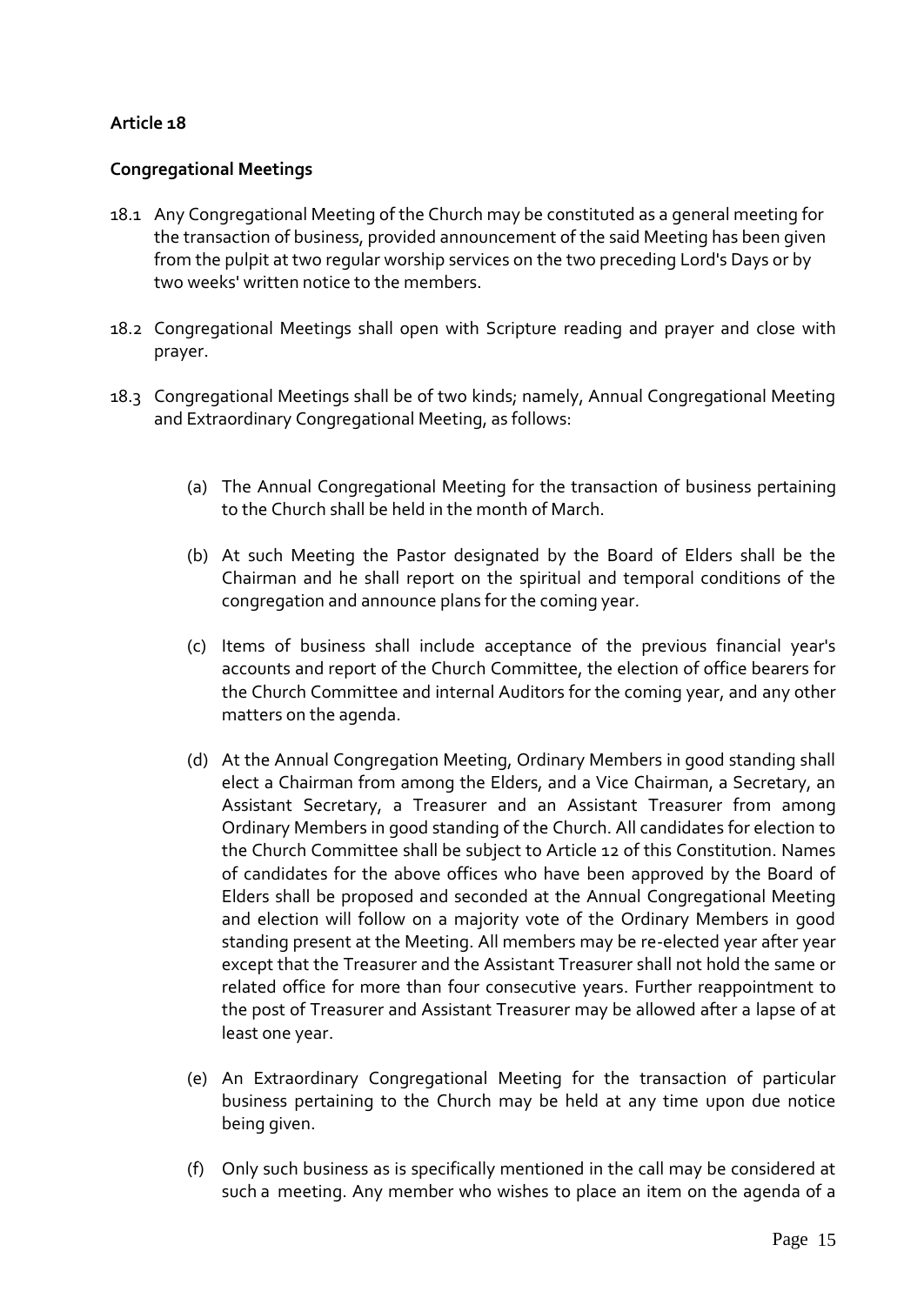Congregational Meeting may do so provided such member gives written notice with particulars of such items to the Secretary at least ten days before the meeting is due to be held. Notice of such additional items shall be given either from the pulpit at the regular Lord's Day worship service immediately preceding the date of the meeting or in writing to members at least three days before the meeting.

- (g) The Church Committee shall call an Extraordinary Congregational Meeting when so requested by one fifth of the Ordinary Members in good standing of the Church; the Church Committee can also call an Extraordinary Congregational Meeting at any time on its own initiative.
- 18.4 The quorum for the Congregational Meetings shall be at least one quarter of the total Ordinary Members in good standing of the Church.
- 18.5 In the event of a lack of quorum at the commencement of a Congregational Meeting, the Chairman shall adjourn the meeting for half an hour and should the number then present be insufficient to form a quorum, those present shall constitute the quorum, but they shall have no power to amend any of the existing Articles of this Constitution.

#### **Article 19**

#### **Finance and Audit**

- 19.1 The work and programme of the Church shall be supported by the freewill offerings of its members and gifts and donations from friends and visitors and by such other income as may be derived by the Church according to the Holy Scriptures.
- 19.2 The funds of the Church shall be used in accordance with the provisions of this Constitution.
- 19.3 The Treasurer shall keep all funds and collect and disburse all moneys on behalf of the Church and shall keep an account of all monetary transactions and shall be responsible for their correctness. The Treasurer is authorised to expend per month up to an amount set by the Church Committee from time to time for petty expenses on behalf of the Church and will not keep more than the authorized amount in the form of cash and money in excess of this will be deposited in banks approved by the Church Committee. Cheques and all other bank documents for withdrawals from the banks will be signed by the Chairman or Vice Chairman or Secretary in addition to the Treasurer or the Assistant Treasurer.
- 19.4 The Church Committee may appoint a Finance Committee from among its members to take charge of the financial affairs of the Church.
- 19.5 Two Ordinary Members in good standing who are not members of the Church Committee shall be elected at the Annual Congregational Meeting to be Internal Auditors, to hold office until the next Annual Congregational Meeting. They will hold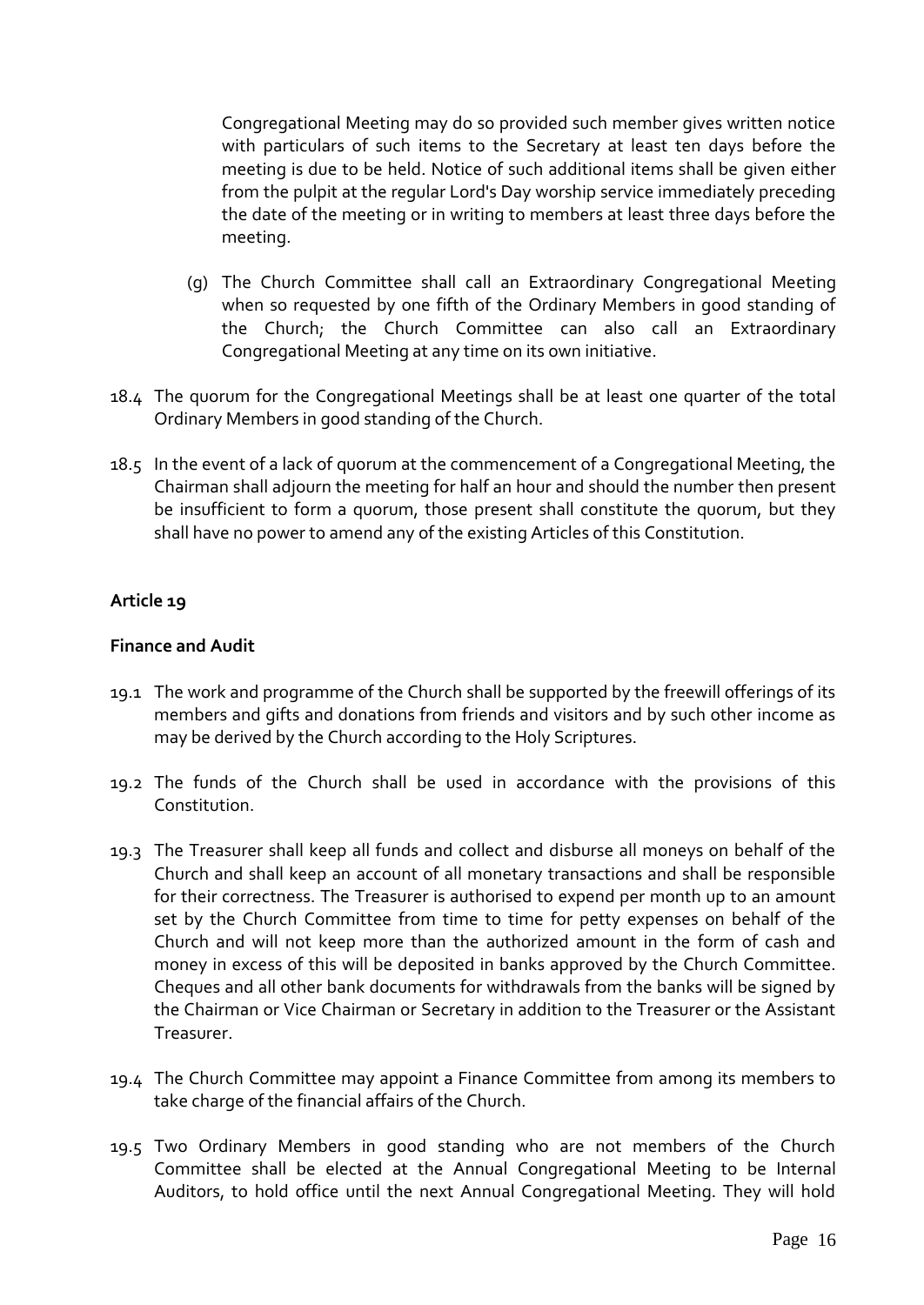office for one year and may be re-elected for up to four consecutive terms. Further reappointment to the post of Internal Auditor may be allowed after a lapse of at least one year. The Internal Auditors shall be required to audit each financial year's accounts and present a report upon them to the Annual Congregational Meeting. They may be required by the Church Committee to audit the Church's accounts for any period within their tenure of office at any date and make a report to the Church Committee.

- 19.6 In lieu of the appointment of Internal Auditors, or at the discretion of the Church Committee, in addition to such appointments, an auditing firm in the Republic of Singapore may be appointed at the Annual Congregational Meeting to act as External Auditor until the next Annual Congregational Meeting.
- 19.7 The financial year of the Church shall be from 1st January to 31st December.

#### **Article 20**

#### **Trustees**

- 20.1 The Church shall have the power to acquire immovable property and such other property as the relevant authorities shall permit. The trustees may deal with the property so vested in them by way of sale, mortgage, charge, lease or otherwise as directed by the Church such direction shall be given at a Congregational Meeting and when so passed in favour of a purchaser, mortgagee, chargee, leasee or grantee be binding upon all Members of the Church.
- 20.2 If the Church acquires any immovable property, such property shall be vested in trustees subject to a declaration of trust. The number of trustees shall be not less than two nor more than four. Nominees for trustees shall be approved by the Board of Elders and elected by Ordinary Members in good standing at a Congregational Meeting convened for such a purpose.
- 20.3 The trustees shall be indemnified against risk and expense out of the property of the Church. Any trustee may at any time resign his or her trusteeship.
- 20.4 When a trustee dies or becomes a lunatic or of unsound mind or moves permanently or is absent from the Republic of Singapore for a period of more than one year, that trustee shall be deemed to have resigned.
- 20.5 If a trustee becomes a bankrupt or is facing a threatened bankruptcy or is guilty of misconduct of such kind as to render it undesirable that he or she continues as a trustee, a Congregational Meeting may remove him or her from trusteeship. Vacancies in the trusteeship may be filled at a Congregational Meeting. Notice of any proposal to remove a trustee or to appoint a new trustee shall be announced at the regular worship service two weeks preceding the Congregational Meeting convened for the purpose.
- 20.6 The result of any such meeting shall be notified to the Registrar of Societies and the Commissioner of Charities. The addresses of immovable properties, names of trustees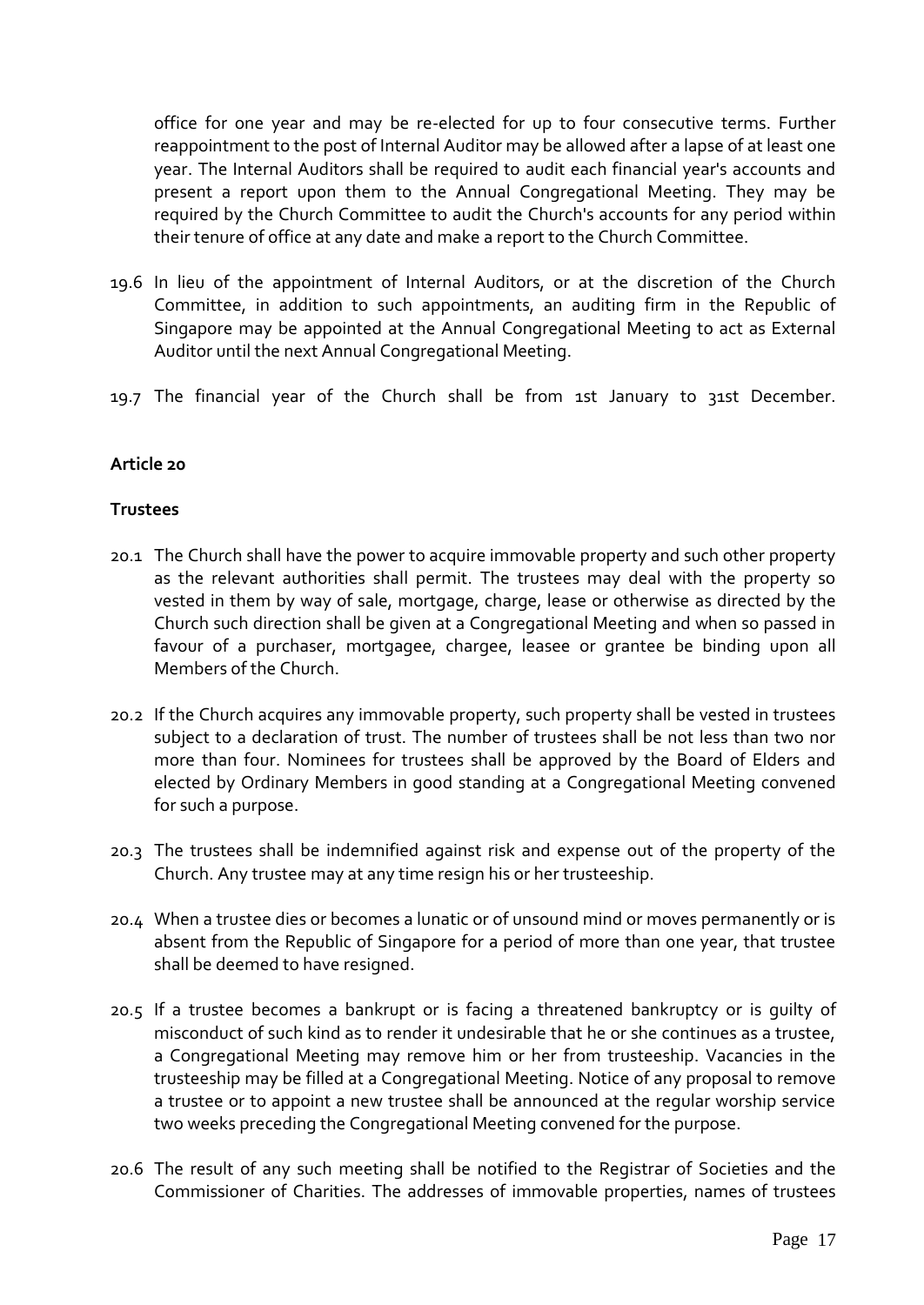and any subsequent changes must be notified to the Registrar of Societies and the Commissioner of Charities.

#### **Article 21**

#### **Prohibitions**

- 21.1 Gambling of any kind whether for stakes or not, is forbidden on the Church's premises. The introduction of materials for gambling or drug taking and of bad characters into the premises is prohibited.
- 21.2 The funds of the Church shall not be used to pay the fines of members who have been convicted in Court.
- 21.3 The Church shall not engage in any trade union activity as defined in any written law relating to trade unions for the time being in force in the Republic of Singapore.
- 21.4 The Church shall not attempt to restrict or interfere with trade or make directly or indirectly any recommendation to, or any arrangement with its members which has the purpose or is likely to have the effect of fixing or controlling the price or any discount, allowance or rebate relating to any goods or services which adversely affect consumer interests.
- 21.5 The Church shall not hold any lottery, whether confined to its members or not, in the name of the Church or its office-bearers, Church Committee, Board of Elders or members.
- 21.6 The Church shall not indulge in any political activity or allow its funds and/or premises to be used for political purposes.
- 21.7 The Church shall not raise funds from the public for whatever purpose without the prior written approval of the Director, Criminal Investigation Department and other relevant authorities.

#### **Article 22**

#### **Notice**

22.1 Every member of the Church shall from time to time communicate to the Secretary his or her address or that of his or her agent in Singapore and all notices posted to such address shall be deemed to have been duly received on the day following the date of posting.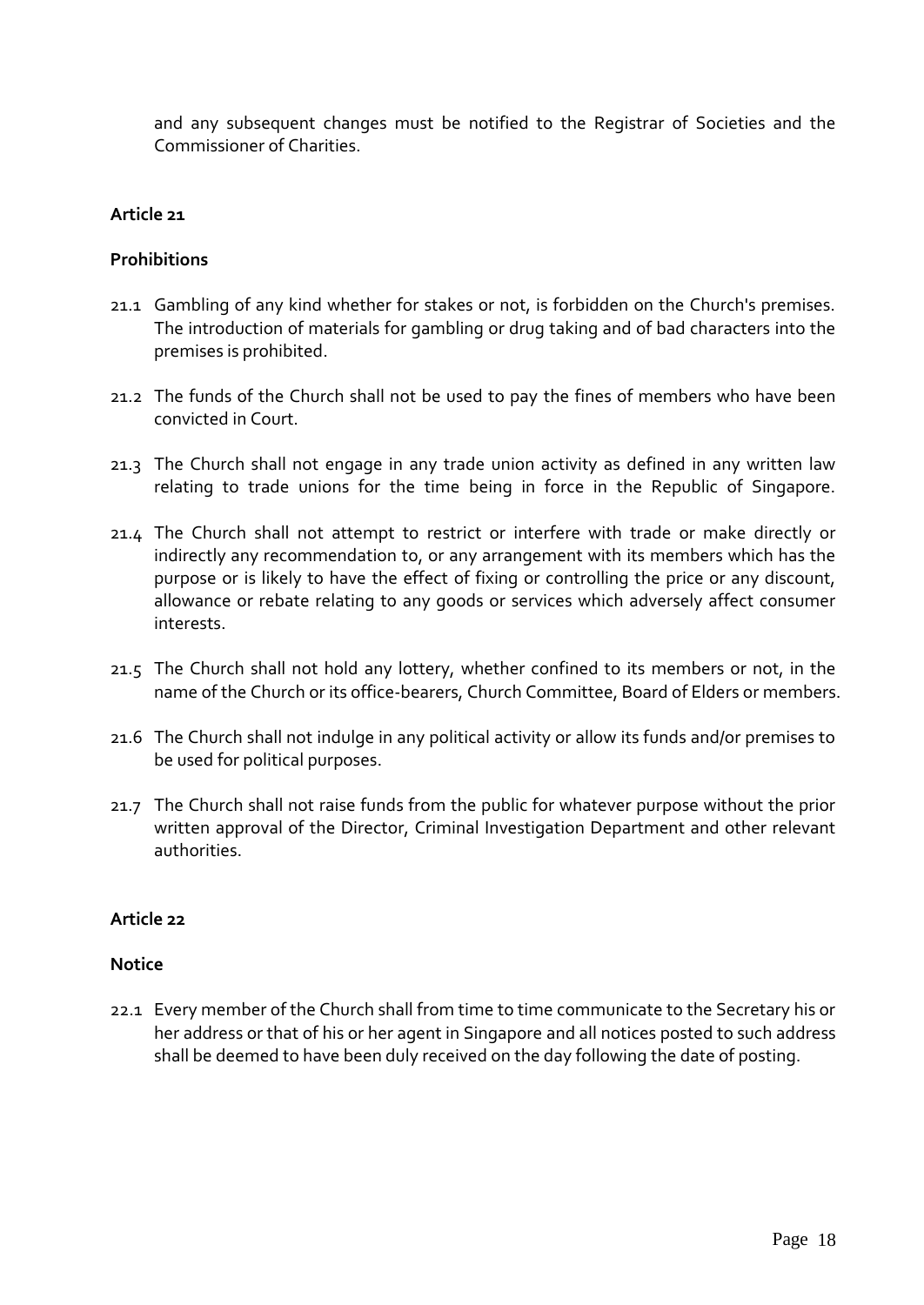#### **Amendments**

- 23.1 Article 3 (Objects), Article 4 (Doctrine), Article 5 (Principles and Practice of Gospelcentred Biblical Separation), Article 17.1 and Article 23.1 of the Constitution are not open to amendment except with an unanimous vote of all Ordinary Members in good standing present at a properly convened Congregational Meeting called for that purpose.
- 23.2 Amendments to other Articles of the Constitution may be made at any Congregational Meeting.
- 23.3 Proposed amendments shall be made in writing to the Secretary not less than seven days before the Annual Congregational Meeting or Extraordinary Congregational Meeting, as the case may be.
- 23.4 Except for Articles 3, 4, 5, 17.1 and 23.1 amendments to the other Articles of the Constitution shall be carried by the affirmative votes of a minimum of three-fifths of the total votes of the Ordinary Members in good standing present at a properly convened Congregational Meeting.
- 23.5 Amendments shall come into force only after the approvals of the Registrar of Societies and the Commissioner of Charities are received.

# **Article 24**

#### **By-Laws**

24.1 Subject to Articles 10.2 and 10.3, the Board of Elders or the Church Committee may make repeal and amend such by-laws as they may from time to time consider necessary either for giving effect to the provisions of this Constitution or for the well being of the Church.

#### **Article 25**

#### **Interpretation**

25.1 In the event of any question or matter arising out of any point which is not expressly provided for in the Constitution, then subject to Articles 10.2 and 10.3, the Board of Elders or the Church Committee shall decide on the matter or the necessary steps to be taken. The decision of the Board of Elders or the Church Committee shall be final unless it is reversed at a Congregational Meeting of members.